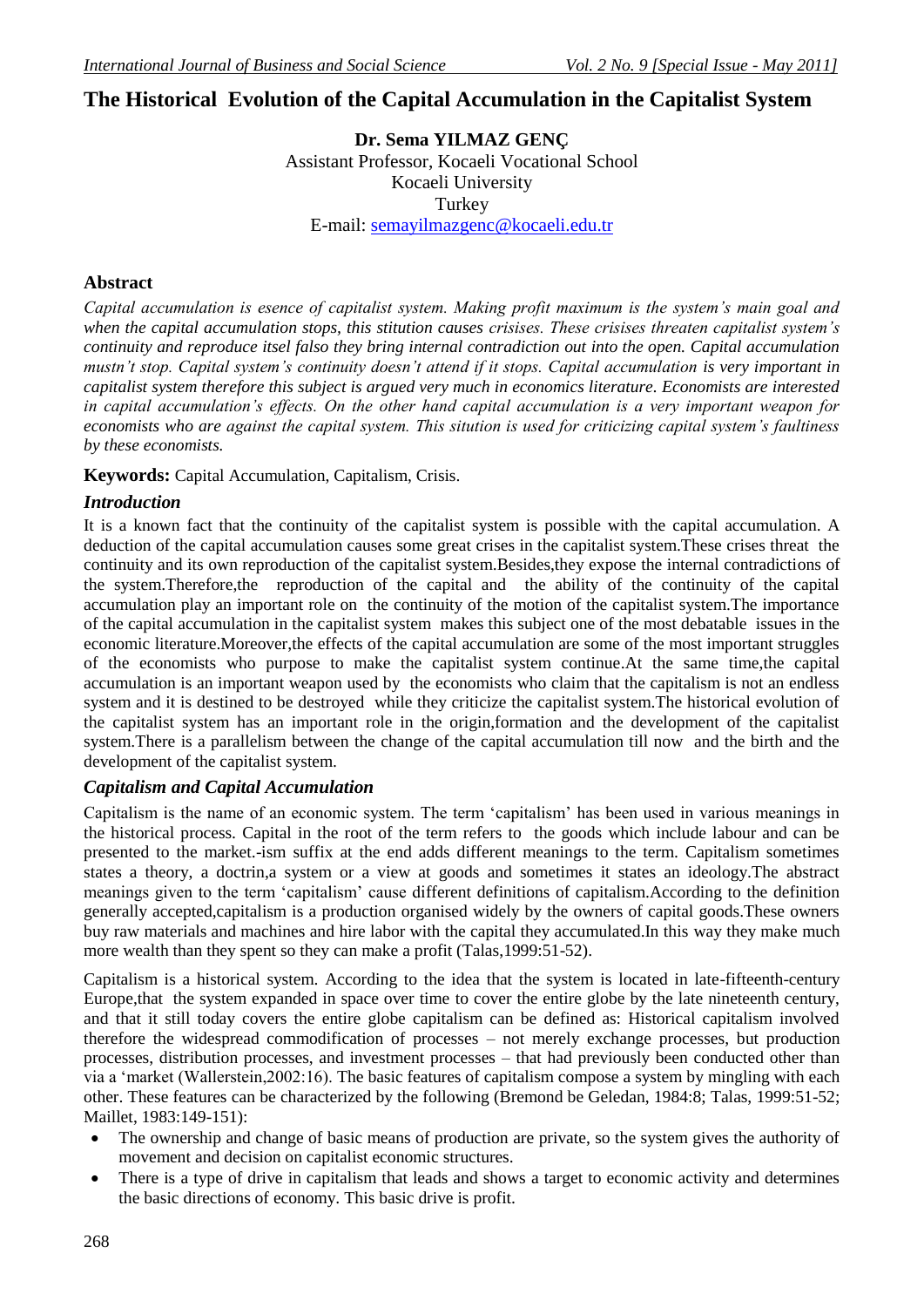- Most of the produced objects are the goods. The target of production is not an indirect consumption but a change. The goods are produced to be sold in the market.
- Capitalism is an economic system that is built on the role of entrepreneurs who have the means of production. In capitalism there are a market mechanism and a price formation system that is based on this mechanism . In the system individuals are free to sell, to buy and to make the most suitable deals for their own benefits.
- Capital has an important role in capitalism. The capital should not stay only as a capital but also it should lead the effect it caused and the economy. Besides, capital is a source of income in capitalism (profit, unearned income,interest).
- In capitalist system, the considerable part of the population sells their labor for a certain price.
- In capitalism, there is a legal and an economic organization that create convenient conditions in order to function in its own system like liberalism, individualism, private property, inheritance, freedom of contact etc.

Before capitalism an individual is a natural humanbeing who thinks economic activity as only serving his needs and this natural humanbeing is the standard of everything at the times before capitalism. The natural humanbeing who has a primitive and original sense disappears and capital accumulation becomes the dominant drive of economic activity.Capitalism pursue this goal with a realistic and rasionalistic attitude and quantitive calculation methods (Dobb,1992:6-7).In this sense capital accumulation becomes one of the important factors that are necessary to make the capitalist system progress.As a matter of fact,the coming of the process of the capital accumulation to a self-governing and dominant position creates the unchangable blackbone of capitalism in which economy has control over the society materially and symbolically (Insel,2004:61).

## *The Fall of Feudalism and the Birth of Capitalist System*

Feudalism is a social system that is based on the dominance of the noble landowners before capitalism. Feudal society emerges with the end of the slaver society that had continued for centuries. Basically, this is a farming society and the labor of serf takes place of the labor of slave. The basis of the production relationships of feudal society lies on the right of property of the feudal landlord and the right of the limited property of serf, indirect producer (Nikitin,1990:37).Serfs take place in the middle of slave and free man. They do not have the land that is the mean of production but tools that they use to cultivate the land belong to them. They make their livings with the land they cultivated and at the same time they work for the feudal landlord on that land. In this sense,serfs are owners because the small lands with which they make living belong to them (Eaton,1990:26).The basic modes of production in feudal system are drudgery economy and interest economy.The mutual features of these modes of production are characterized by the following (Zagalov vd,1976:105):

- Serfs are bound to feudal landlords personally.
- A feudal landlord is the owner of the whole cultivated land.
- There is a parcel of land where serfs work for their personal use.
- The whole agricultural production is provided with the labor power of serfs and living and unliving tools.
- Because of being forced out of economy peasants work harder and provide surplus crops for feudal landlords

Beside these mutual ones, there are different features in drudgery and interest economy. The whole feudal land is divided into two parts in drudgery economy (Zagalov vd,1976:106): Some part of the field is the land of the feudal landlord.The agricultural products are produced with the labor the tools of the serfs and they are completely the property of the feudal landlord.Serfs work harder and harvest much more crops than usual in the field of the feudal landlord.Serfs have to work unpaid for the feudal landlord on the certain days of the week.This is the major type of exploitation in a feudal society. This case and measure of exploitation are not hidden on the contrary, they are even legitimated with the support of the church. The other part of the land is defined as the ration of the serf.In this part of the land serfs produced necessary crops for their family to make their living and for the reproduction of living and unliving production tools that are in a bad situation. On the other hand, in interest economy all of the lands ara given to the peasants. Serfs give some part of the production to the feudal landlord as an interest and they support their family by reproducing their labor with the rest of the production. Beside this,they make the animate and inanimate means of production reproduce.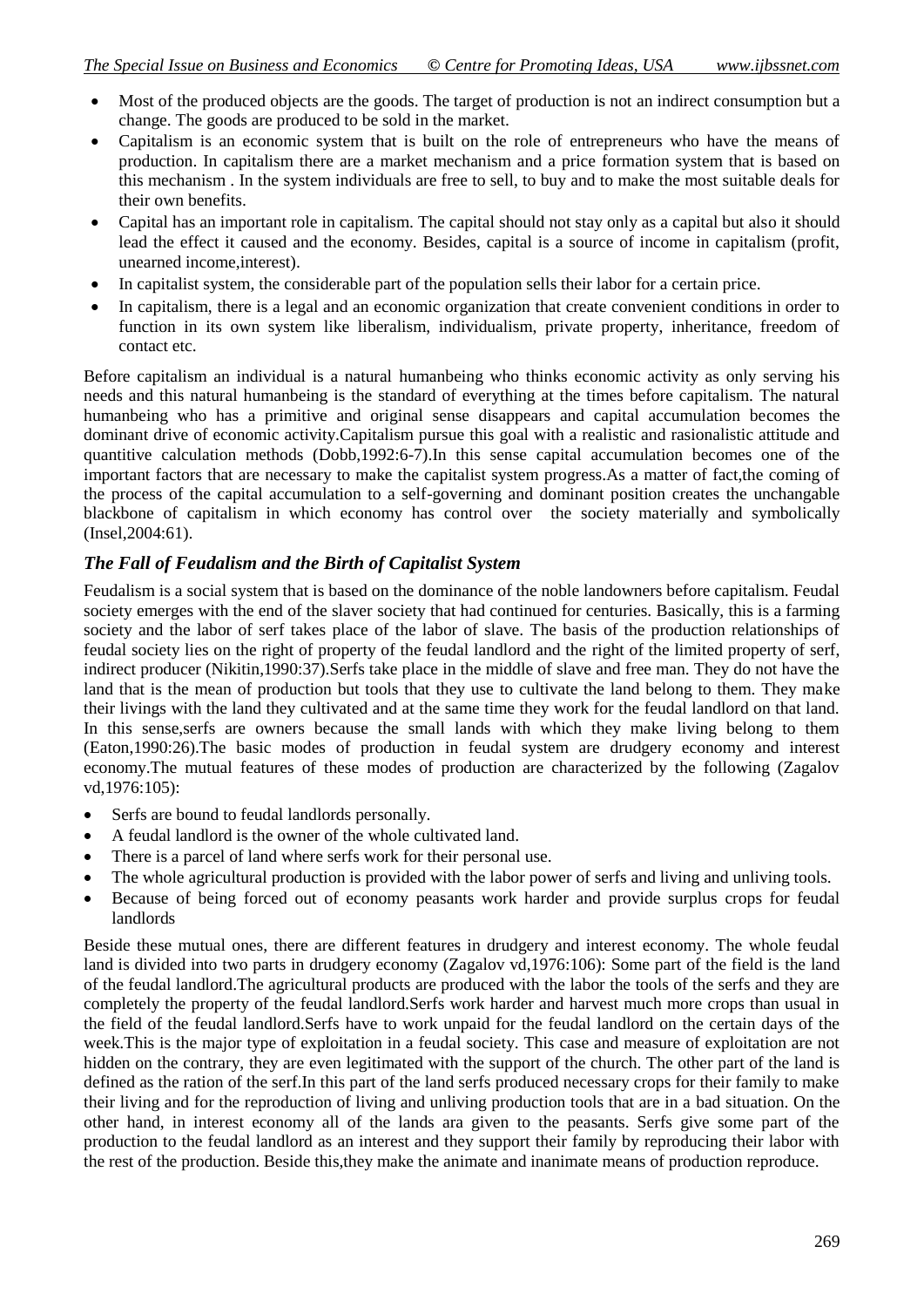As it is understood from the features of these production systems, the basic law of feudalism is that the feudal landlord seizures the surplus product which the serfs who are bound to the landlord produce in a hard way (Zagalov vd,1976:109). At the same time, the production in a feudal society serves the needs of the people. Production is for consumption and usage. Beside this, some part of the surplus at the end of the production are sold by feudal landlords to buy luxury things.In time,the development of trade and transportation speeds the productive power up.Cities become stronger and production is started to be made with the aim of change.This production is based on the property of personal labor and means of production (Nikitin,1990:39).Merchants make wealth so class conflicts are on the increase.All of these affects start to prepare an end to feudalism.

There are some contradictions that shape the flaw of social development in the fall of feudalism. These contradictions are characterized by the following (Eaton,1990:51):

- The contradiction between feudal landlord who tries to increase the surplus product continuously and the serf who is against this
- The interior contradictions between the feudal landlords fighting with each other to survive
- The contradiction between the merchants with feudal power and urban and rural capitalists who start to become strong

The fall of feudalism is an inevitable historical consequence of these contradictions. In a society where the only source of wealth is land and the social relationships are shaped according to the relations between the landowners and serfs,the appearance of commercial capital,the increasing needs because of the development of trade change the social structure of the organized state (Göze,2000:75).A new social-economic system appears and starts to grow with the insistance of the authorities for change within the fall of feudalism in a society where the landowners are dominant (Haynes:1999:1). This new system is capitalism.

The discovery of new mainlands after the fall of feudalism and the financial economy which gets stronger with the valuable mines there, the high prices caused by the abundance of money and the trade caused by these high prices form the commercial capitalism which is the beginning of the capitalist system. The process that capitalists make the credit system common by institutionalizing it to take much more advantage of money follows this process. Therefore, native and foreign trade expands with the money economy (Talas:53-54). This development in the monetary economics causes the development of the capitalist system. A great increase starts with the development of the capitalist system in the capital accumulation and the capital gains are legitimated by the capitalists. The expansion of the trade and the increase in the capital accumulation on a wide scale cause the process of buying and hiring labor. Beside this, the value is started to be measured with money and wealth is started to be the measure of success.This economic evolution established the basis of mercantilist idea.

### *Mercantalism and Capital Accumulation*

The period between the fall of feudalism and the industrial revolution is the period when the local government and the central government are formed in the fields of politics and the field of economy and in the field of economy capitalism which prepares the conditions of the capital accumulation and the market economy developes (Kazgan,1978:26). Mercantilism is a highly influential idea in this period. The economic and social conditions forming the mercantilism can be summarized as below (Turanlı,2000:27-28):

- The change of the technique of production in agriculture destroys the traditional urban economy and people who have more surplus products than their livelihood start to use them with the aim of change. Therefore, the agricultural production tends to the market and the profit causes the development of individualism.This situation creates an anvanced change system
- Increase in the population in the cities causes great states that have central power to appear by making the borders of commercial activity expand.
- The government that takes place of the feudal landlord gives the opportunity of monopolization and many privileges to especially people who are busy with foreign trade. Because the income of the newly formed government is trade and the government should take the necessary precautions for the development of trade.
- The central government has formed a new system that is based on the authority of government and the capital accumulation are targetted by destroying the former system.

Mercantilism is the name of a politic and an economic system that reflects the theory and ideology of the commercial capitalism. Although mercantilist thought have some differences in time and from a country to another one it has main principles (Ölmezoğulları,200344-46):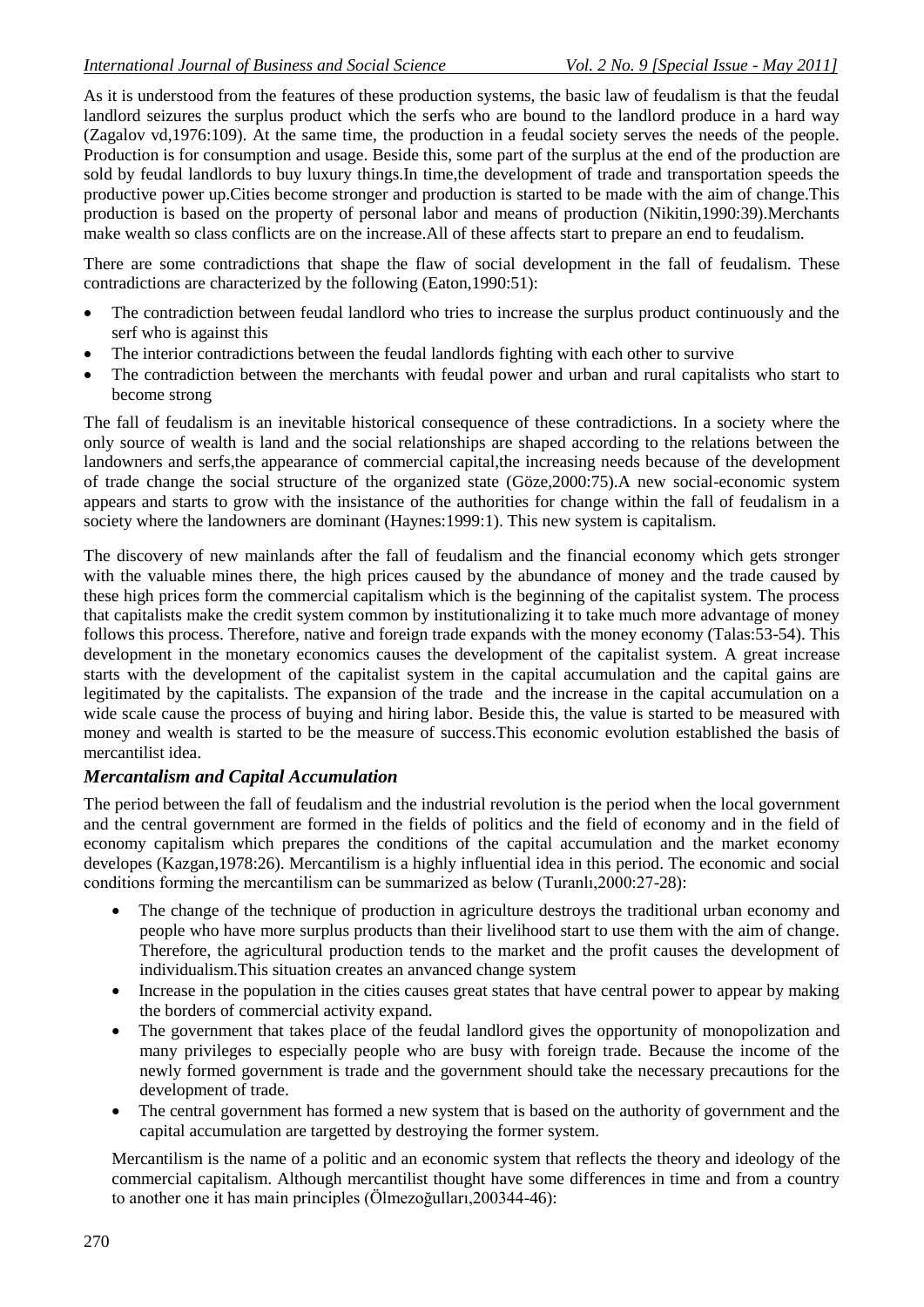Mercantilism gives importance to the relationship between the richness or wealth of a country and the balance of foreign trade. The mercantilists who realize the development of national economy defend the interventions to the economic activities to maximize the national wealth of the government.

According to the mercantilism, valuable mines such as gold and silver are the main source of politic and economic power of a country and to get much more from foreign trade is the final purpose to get these valuable mines.The government should take all necessary precautions to servet his purpose.In order to succeed this,importation should be decreased as much as possible and the export surplus is kept by exchanging it with gold and silver.Mercantilists defend the idea that prices in the country should be high to maket he profit high because their unawareness that high prices make exportation difficult they give countenance to importation. Mercantilism is a system that includes phenomenon of nationalism. A mercantilist wants his own country be richer and stronger than other countries.The wealth of a country can be provided with the poverty of other countries.Mercantilists follow a colonial attitude as a strong country in order to make this purpose accomplish.

Mercantilist period is the period the awareness of the exploitation is realized (Selik,1988:129).The exploitation is done in the way that the wealth of out of the country is seizured. This is the main mechanism of exploitation and the seizured surplus wealth is generally the product of the foreign citizens" labor.In the industrial capitalism period,the capital accumulation that is provided in this way will tend to exploit the labor of its own citizens much more widely by going on to take advantage of the facilities of foreign exploitation.In addition to this,the exploitation of the labor of children and the law wages are different aspects of exploitation.Furthermore,mercantilist period is a period when the capital is accumulated in any way,the economic and social structure of the community is changed with the aim of having great profits and the conditions of the industrial capitalism are prepared and matured.

In epitome, mercantilism is an exploitation system through trade that is organized by the government and it plays an important role in the first stage of the industrial capitalism (Dobb,1992:189).At the same time the factors that causes the fall of mercantilism accelerates the birth of the industrial capitalism that relies on Laisser-faire (Let them do).The technological improvement and improving foreign trade are some of the most important factors that accelerates the transition that is from commercial capitalism to industrial capitalism.Mercantilism,the ideology of commercial capitalism,is the opposite of liberalism,the ideology of industrial capitalism.

### *Physiocrasy and Capital Accumulation*

In physiocratic thought system, 'natural order' is adopted, it is believed to be the best way for humanity and in this "natural order",it is defended that economic events shoul be let slide.Therefore,it is understood that mercantilist system is not good for the country and state interference is not right.

The concept of "Natural Order" of Physiocrats is the first basic principle of the liberal thought.Likewise,"Laisser faire,Laisser passer (Let them do,Let them pass) that is the philosophy of Liberalism is the result of 'natural order'.This philosophy is valid for 'natural order' and the region that is limited by the law of nature.Letting the economic events to their developments without any restrictions and believing that an invisible hand puts everything order are the thoughts that are accepted by economic philosopher after physiocrats.The economic concepts that are the basis of the economic systems of our day appear in this period.A brand-new doctrine appears in economic thought:classic economy.This doctrine is one of the rings of the chain that firstly gives liberalism taken from physiocrats to Neoclassics and then to today"s economic thought after Keynes (Çavdar,2003:85).

In the historical process,capital and labor come face to face as the result of the separation of the unity of producer and production tool.With this dissolution the problems about capital and the concept of capital become the subjects in economic theories.The distinction of the labor and production tools is the basic factor in explanation of the concept of capitalism.In this stage,the problem is how the capital comes together with the labor that is isolated from the ownership of production tools for production and how it is reproduced.The result of this improvement is tackled in a theoretic level that the source of the surplus wealth is not change but the production that causes surplus (Kepenek,1976:105). Physiocrats state that the production activities that cause surplus are only agricultural production and as the natural result of this only the agricultural labor is productive and the capital used in agriculture is efficient.According to physiocrats,capital used in the lands of activity out of agriculture does not contribute the creation of surplus wealth.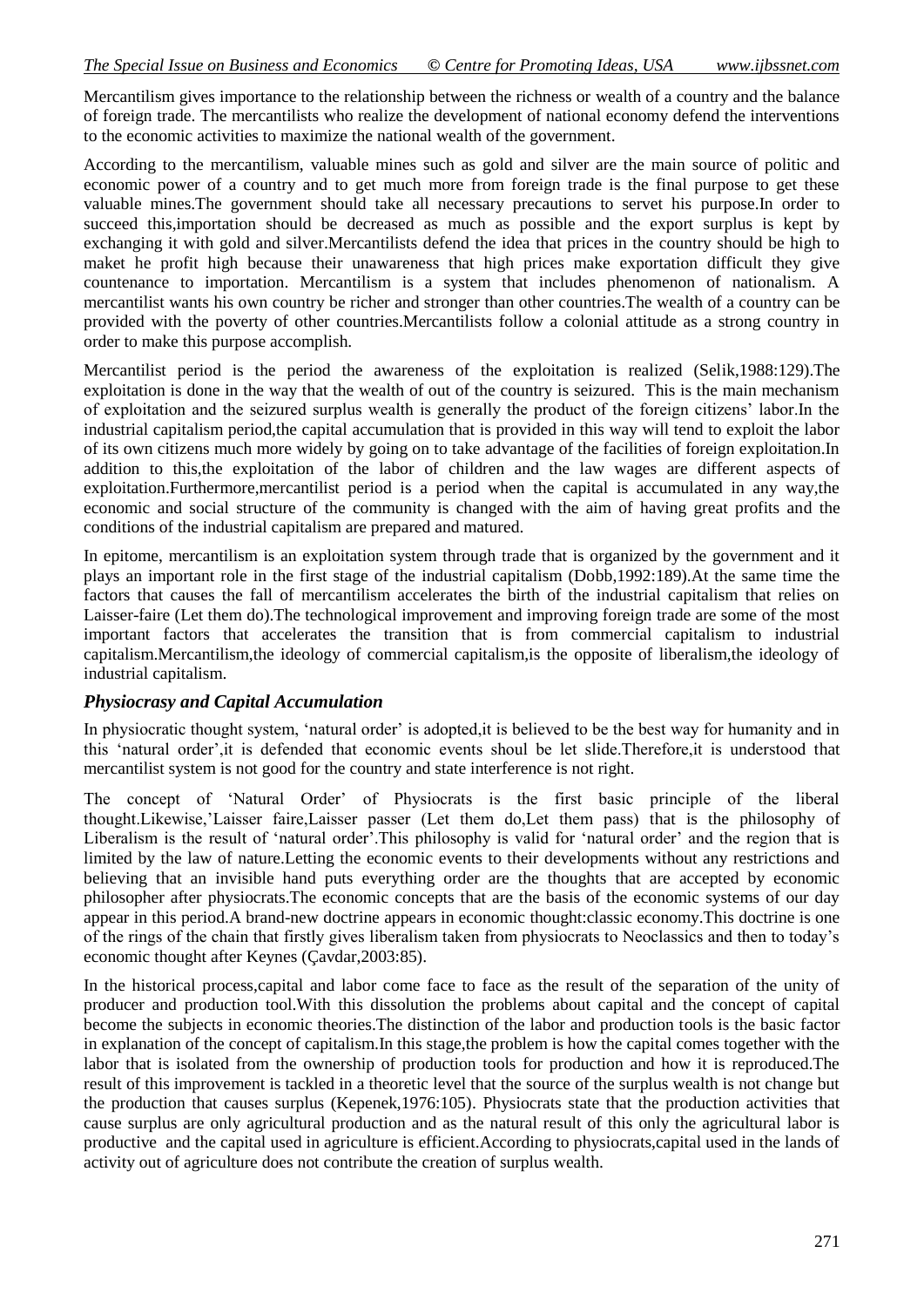### *Industrial Revolution and The rise of Liberal Capitalist System*

In capitalist system, industrialization is not a self-developing process.Capital accumulation,the formation of great markets,the Access of wide raw materials and the invention of machines are some of the important factors that accelerate the industrialization process.The progresses in the financial field provide great increase in volume in the activities of using credit and banking.Therefore,the capital,the dynamic feature of capitalist system,starts to accumulate and the financing that is necessary to turn scientific inventions to industry is supplied.The transition of the capital from commerce to industry with industrial revolution makes the capitalist class be extremely powerful.

In a general meaning,Industrial Revolution is that factory production which is full of machines takes places of hand looms and craft production and the stream power take the place of organic energy (Talas,1999:64).In this new production process,production is done with new methods and as an accumulation and machines takes the place of man increasingly.With the mechanization,division of labor improves and specialization gets easier. Besides,the guilds are destroyed and a lot of job collapse.New technic and division of labor increase both the personal performance and the total production. This process appears against mercantilism,the economic thought of commercialcapitalism,and it makes the economic doctrine which is the advocacy of industrial capitalism,namely liberal capitalist system,be born and improve. The capitalist class in this system is against all the conditions which restrict its own activity. Their main idea are to create a competitive environment and to minimize the state interference.

The liberal capitalist system that develops freely in the economic and social field also causes serious problems which are hard to reconcile originally. The accumulated capital in cities along with industrial revolution supplies great power to both individuals and nations and it rises the Standard of living significantly. Industrialization causes great differences between the capitalist countries and other countries. These differences make the old colonies the target of economic exploitation on a larger scale and cause the countries without enough capital accumulation to industrialize to be semi-colony (Çavdar,2003:57). Industrial revolution not only causes a lot of problems but also it brings some innovations to the techniques of production. For example;the continual increase in production that is the result of mechanization causes periodic excessive crises of production.

In this new world on one hand,the liberal capitalist ssystem develops freely on the other hand,millions of people are not able to serve their basic needs and production cannot reach to these people. The income level which is formed freely according to the logic of the system does not let that happen. Again within this system,the crisis of production which is surplus and cannot be consumed much causes widespread ans structural unemployment. The main problems such as bad working conditions,law pay,increase of the class distinction and disagreement,unjust dispensing of the wealth and richness and the spread of unjustice of income shake "Laisse-faire",the main philosophy of the liberal capitalist system.

### *The First World War and the First Deviations from the Philosophy of 'Laisser-Faire'*

When capitalism completes its formation and the improvements reach to the top it faces with some problems which cannot be handled with the structure gained in the period of formation (Maillet,1983:162). The nations are increasingly bound together because of the economic reasons and a situation of international dependency occurs. Inspite of this depency trade,armaments,exploitation and the struggle for influence zones increase gradually between the capitalist countries. This struggle is based on the idea that firstly, the societies except for "the West" are made colony. Colonialism has an economic content. Beside this, societies living in the exploited regions are forced to an ideologic and cultural transformation in case they servet he continuity of capital accumulation in the capitalist system (Türkay,2006:1). Capitalist countries cause the First World War to reshare the colonial areas and to put an end to economic contradictions.

The system based on the fight in the field of military takes place of the system based on the rivalry between the capitalist countries along with the First World War. When the First World War broke out the capitalist system starts to the preparations of the continuity of the war. In this period political power starts to interfere to economic and social life. These interferences are the sign of the first official separation from the philosophy of Laisser-Faire. The problems and hardships caused by the war causes that the government starts to interfere much more to the economy. The opportunities of borrowing and tax are used on a wide scale to serve the financial and material needs caused by the war (Talas,1999:59). In most of the countries that fought in the war extensive material ruins are seen. At the end of the war restoration of ruined places,the war debts,the inflation which Germany faces after being defeated in the war and the transition of Russia to the socialist economic system make some countries enter to e new social order. At the end of the war some systems separated from the capitalist system appear.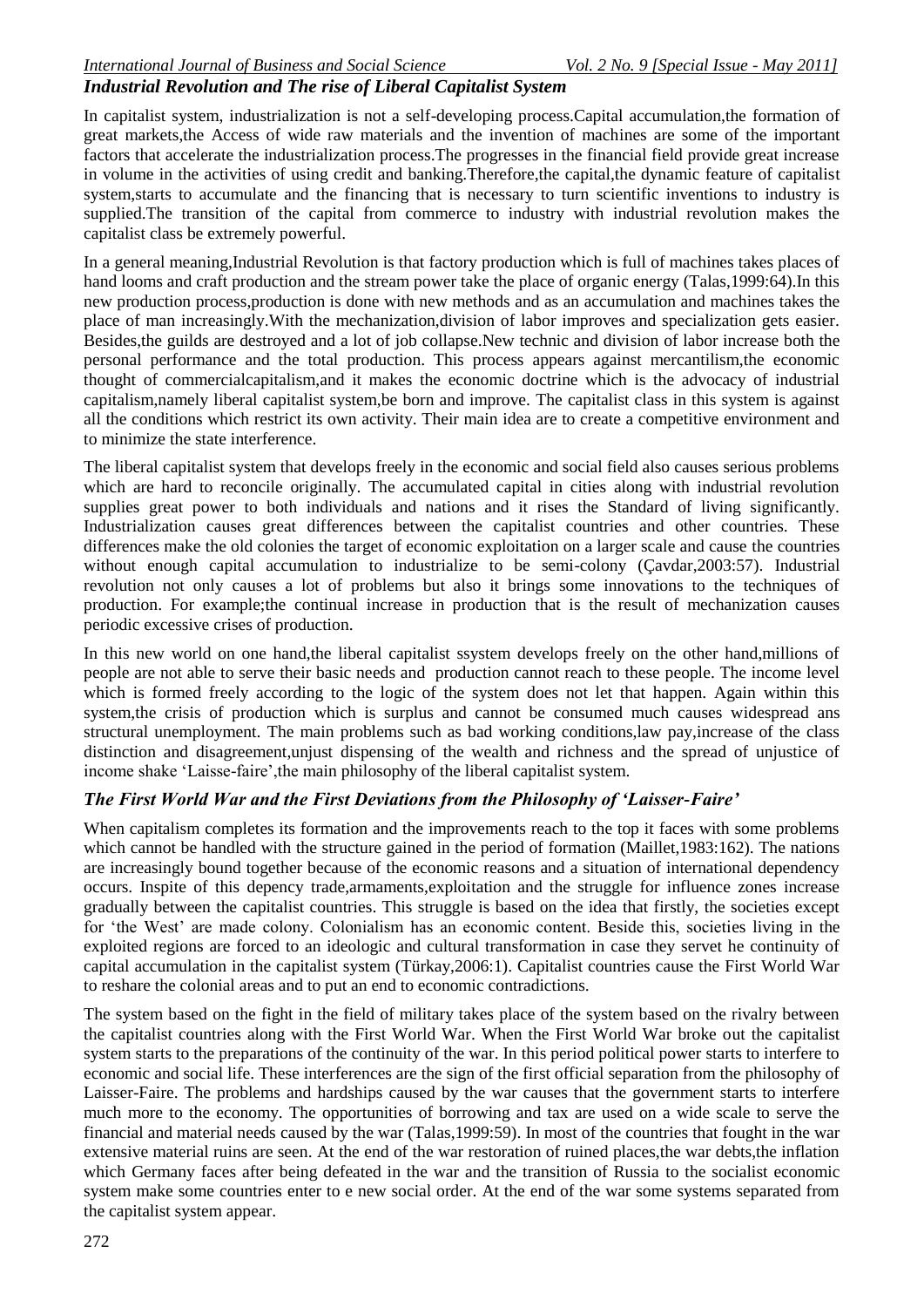The birth of the systems such as Fascism and National-Socialism forms the capitalism that has an international identity to both an international and interventionist identity. As a result of the crisis, stability and regression in the economy,the visible,reformative and regulative features of the government take place of the invisible hand.

### *1929 Great Depression*

The process of capital accumulation is in a structural depression that goes on from the First World War to the end of the Second World War. This process testifies to 1929 Depression called as the great depression of the capitalism besides the two World Wars (Aydın,1999:1). The capitalist system,which faces with some uncommon and economic problems before, is in a great depression in 1929. This depression is structural and common. 1929 Great Depression starts with the collapse of New York Stock Exchange in the U.S.A. that is in a situation of lending money to other countries although it was in a situsation of borrowing from the others economically and it gained much more power than before at the end of the First World War contrary to other European countries.

The speculation in the stock exchanges caused by the capitalism reaches to the top in New York in October in 1929 and it cannot be stopped. High interest loans are gotten from the banks; debentures and shares are bought with the drive of the speculation. In a short time the situation turns down and the need of liquidity instantly causes great amounts of shares debentures in sole to pile in stock exchanges (Talas,1999:67). A financial crisis starts because almost \$13 million share and debenture bond that are put up for sale in New York Stock Market in 24 October 1929 cannot be sold. This crisis cannot be overcome although banks buy remarkable amounts of share. On the contrary,this situation makes the banks go bankrupt and the crisis gets greater. This crisis that starts in the U.S.A spreads all over the world in a short time. The features of 1929 Great Depression such as prevalence,deepness and continuity show that economy cannot balance on its own. This depression that causes big ruins in the economic system makes the applications of the state interference and the new economic politics compulsory. 1929 Great Depression is one of the most severe and problematic depression in the history of capitalist system. 1929 Great Depression and the resulst it caused are the statements of the bad operation of capitalist machanism (Maillet,1983:163) and the interior contradictions of the system. So far,the main philosophy of capitalism and standing strong,Laisser-Faire cannot find a solution and it has to gives its place to The General Theory of Keynes.

The main purpose of each economic movement of the capitalist system being shown as a social system which is the most suitable for human nature and mind and should never be changed but definitely be continued ( Yörükoğlu,1994:1) is to find formulas that make the system stronger by depending on the basic features belonging to that period. These economic movements are satisfied with only trying to cover up the defects of the system by ignoring the contradictions of capitalism. The General Theory of Keynes does not break with the tradition and it becomes the saviour of the capitalist system from the Second World War to the 70"s.

### *The Second World War and Afterwards*

The Second World War breaks out before the economic and social ruins of 1929 Great Depression are recovered. The important results of the Second World War appear in terms of the economic life (Talas,1999:60). The colonialism movements are discharged in result of growning of the movements of national development. The socialist system spreads but besides this, new-planned nad mixed economic politics appear. As a result of these new developments, the capitalist system loses its purity on a wide scale and it gains the features of interfering and organizing. The factors such as searching for getting rid of 1929 Depression, technological improvements, the effort to fix the destructions caused by the Second World War, internationalizing the process of capital production and the contradictions between the capital and labor which increase before and after the war force the capitalist system to make new regulations. The capital accumulation caomes to the expansion period after the Second World War. In this transition period, the government applies Keynesian demand managements to prevent economical collapses in the capitalist countries. After the Second World War Keynesian demand managements come to an important position in the field of economy. On one hand, these managements that give an active role to the government in the matter of providing economic stability increase the level of total demand by manipulating the income and outcome of the budget in that period. On the other hand, it solves the problem of unemployment by increasing the possibilities of employment (Baskaya,1999:86). Keynesian demand managements have an important role in the economic growth and they emphasize that some part of the wealth of the capitalism caused by the growth will be redispensed by taxing. This idea gives a birth to 'Welfare State'. Although the known purpose is to do social justice the real purpose is the wish of the system to control the struggle of the exploited labor. The new identity of the capitalst system succeed to be effective till the 70"s (Yılmaz,2009:26).